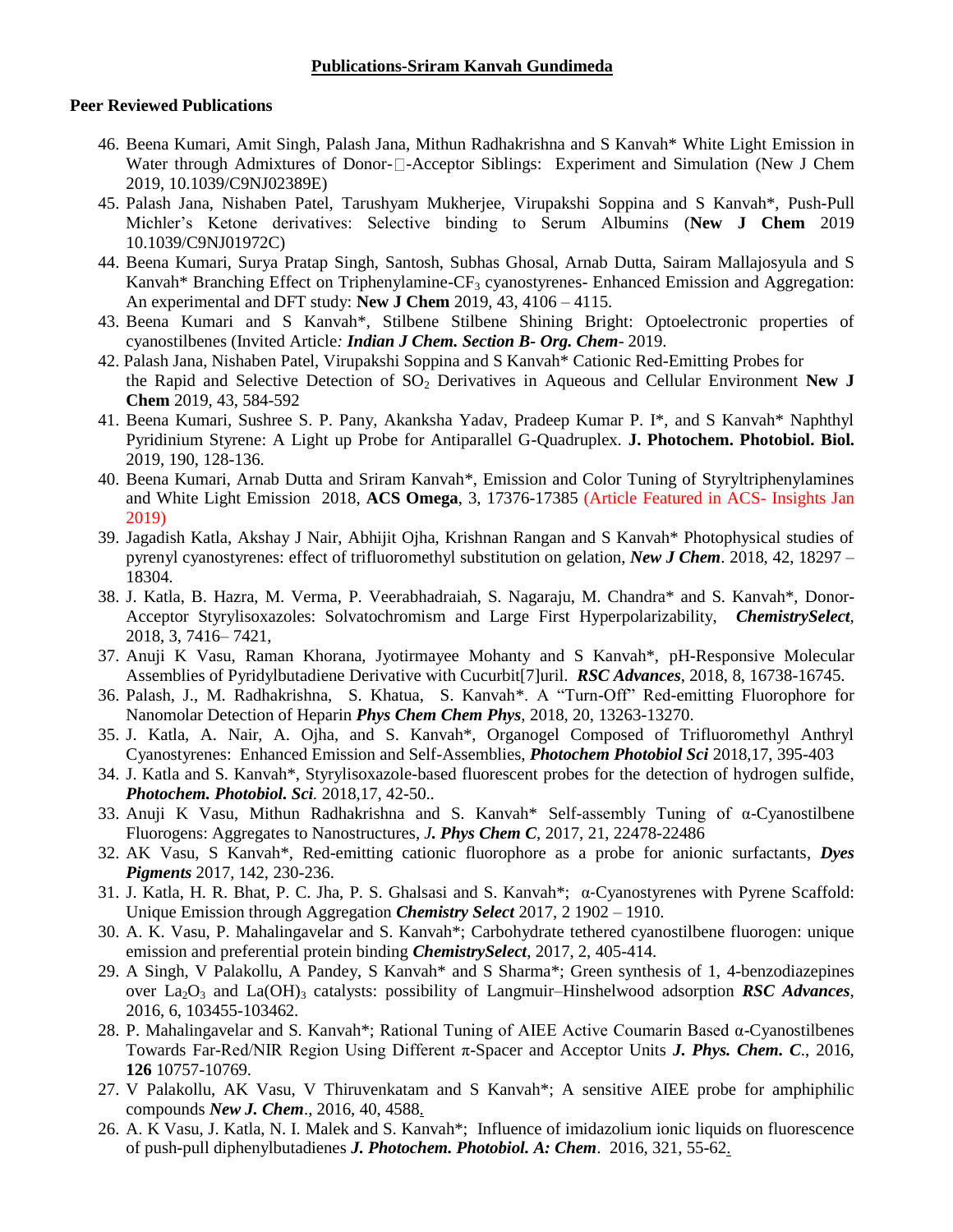- 25. H. Agnihotri, P. Mahalingavelar, V. Palakollu and S. Kanvah\*; Photoisomerization of Trans Ortho‐, Meta‐, Para‐Nitro Diarylbutadienes: A Case of Regioselectivity *Photochem. Photobiol*, 2015, 91 1324- 1331.
- 24. H. Agnihotri, V. Palakollu, A. K Vasu and S. Kanvah\*: Neutral and cationic pyridylbutadienes: solvatochromism and fluorescence response with sodium cholate *Photochem. Photobiol. Sci.*, 2015, 14 2159-2167.
- 23. H. Agnihotri, P. Mahalingavelar, H. Mande, P. Ghalsasi, S. Kanvah\*: Amino substituted 4 pyridylbutadienes: Synthesis and fluorescence investigations *Dyes Pigments*, 2015, 123, 341–348.
- 22. V. Palakollu and S. Kanvah\*. Cholesterol-tethered AIEE fluorogens: formation of self-assembled nanostructures *RSC Advances*, 2015, 5 33049-33057.
- 21. S Nagaraju, N Satyanarayana, B Paplal, AK Vasu, S Kanvah, D Kashinath\*, Synthesis of functionalized isoxazole–oxindole hybrids via on water, catalyst free vinylogous Henry and 1, 6-Michael addition reactions **RSC Advances 5** (2014) 81768-81773.
- 20. P. Banoth, S. Nagaraju, V. Palakollu, S. Kanvah, B. V. Kumar and K. Dhurke\* Synthesis of functionalized 1, 2, 3-triazoles using Bi2WO6 nanoparticles as efficient and reusable heterogeneous catalyst in aqueous medium **RSC Advances** 2015, 5, 57842-57846.
- 19. V. Palakollu and S. Kanvah\*. α-Cyanostilbene based fluorophores: aggregation-induced enhanced emission, solvatochromism and the pH effect **New J. Chem**. 2014, 38, 5736-5746.
- 18. H. Agnihotri, V. Palakollu, and S. Kanvah\*. Selective photoisomerization of methyl substituted nitro diphenylbutadienes **J. Photochem. Photobiol. A: Chem**. 2014, 293, 40-49.
- 17. V. Palakollu and S. Kanvah\*. Diphenylpolyene-cholesterol conjugates as fluorescent probes for microheterogeneous media **J. Photochem. Photobiol. A: Chem**. 2014, 281, 18-26.
- 16. B. P. Gangwar, V. Palakollu, A. Singh, S. Kanvah\* and S. Sharma\*. Combustion synthesized La2O3 and La(OH)3: recyclable catalytic activity towards Knoevenagel and Hantzsch reactions **RSC Advances** 2014, **98** 55407-55416.
- 15. P. Banoth; S. Nagaraju, V. Palakollu; S. Kodam, S. Kanvah, B. V. Kumar and K. Dhurke\*, Recyclable Bi<sub>2</sub>WO<sub>6</sub>-nanoparticle mediated one-pot multicomponent reactions in aqueous medium at room temperature **RSC Advances** 2014, 97, 54168-54174.
- 14. C. E. Redwood, S. Kanvah, Ramakrishna S. and J. Saltiel\* Bicycle pedal photoisomerization of 1 phenyl-4-(4-pyridyl)-1, 3-butadienes in glassy isopentane at 77 K **Photochem. Photobiol. Sci**., 2013, 12, 1754-1760.
- 13. S. Kanvah\* and G. B Schuster, Effect of positively charged backbone groups on radical cation migration and reaction in duplex DNA **Canadian J. Chem.,** 2011, 89, 326- 330.
- 12. S. Kanvah and G. B Schuster\*. One-electron oxidation of DNA: thymine versus guanine reactivity **Org & Biomol. Chem**. 2010, **8**, 1340-1343.
- 11. S. Kanvah, J. Joseph and G. B. Schuster\*, R. N. Barnett, C. L. Cleveland and U. Landman, Oxidation of DNA: damage to nucleobases **Acc. Chem. Res**. 2010, 43, 280–287.
- 10. S. Kanvah and G. B Schuster, Oxidative damage to DNA: Inhibition of guanine damage **Pure and Appl. Chem**. 2006, **78,** 2297-2304.
- 9. S. Kanvah and G. B. Schuster\* The sacrificial role of easily oxidizable sites in the protection of DNA from damage **Nucl. Acids Res**. 2005, **33**, 5133-8.
- 8. S. Kanvah and G. B. Schuster\*. One-electron oxidation of DNA: The effect of replacement of cytosine with 5-methylcytosine on long-distance radical cation transport and reaction **J. Am. Chem. Soc**. 2004, **126,** 7341-7344.
- 7. R. N. Barnett, C. L. Cleveland, U. Landman, E. Boone, S. Kanvah; G. B. Schuster\*, Effect of base sequence and hydration on the electronic and hole transport properties of duplex DNA: Theory and experiment **J. Phys. Chem. A** 2003, **107,** 3525-3537.
- 6. S. Kanvah and G. B Schuster\* Long-range oxidative damage to DNA: protection of guanines by a nonspecifically bound disulfide **J. Am. Chem. Soc**. 2002, **124**, 11268-11287.
- 5. A.K. Singh\* and S. Kanvah Photophysical studies of substituted 1, 2-diarylethenes: twisted intramolecular charge transfer fluorescence in dimethoxycyano-substituted 1, 2-diarylethene **J. Chem. Soc. Perkin Trans-II** (2001) 395- 401.
- 4. A. K. Singh\* and S. Kanvah A fluorescence emission study of nitro-and nitromethyl-substituted 1, 4 diarylbutadienes in solid state **Ind. J. Chem., Sect B**. **40B** (2001) 965-973.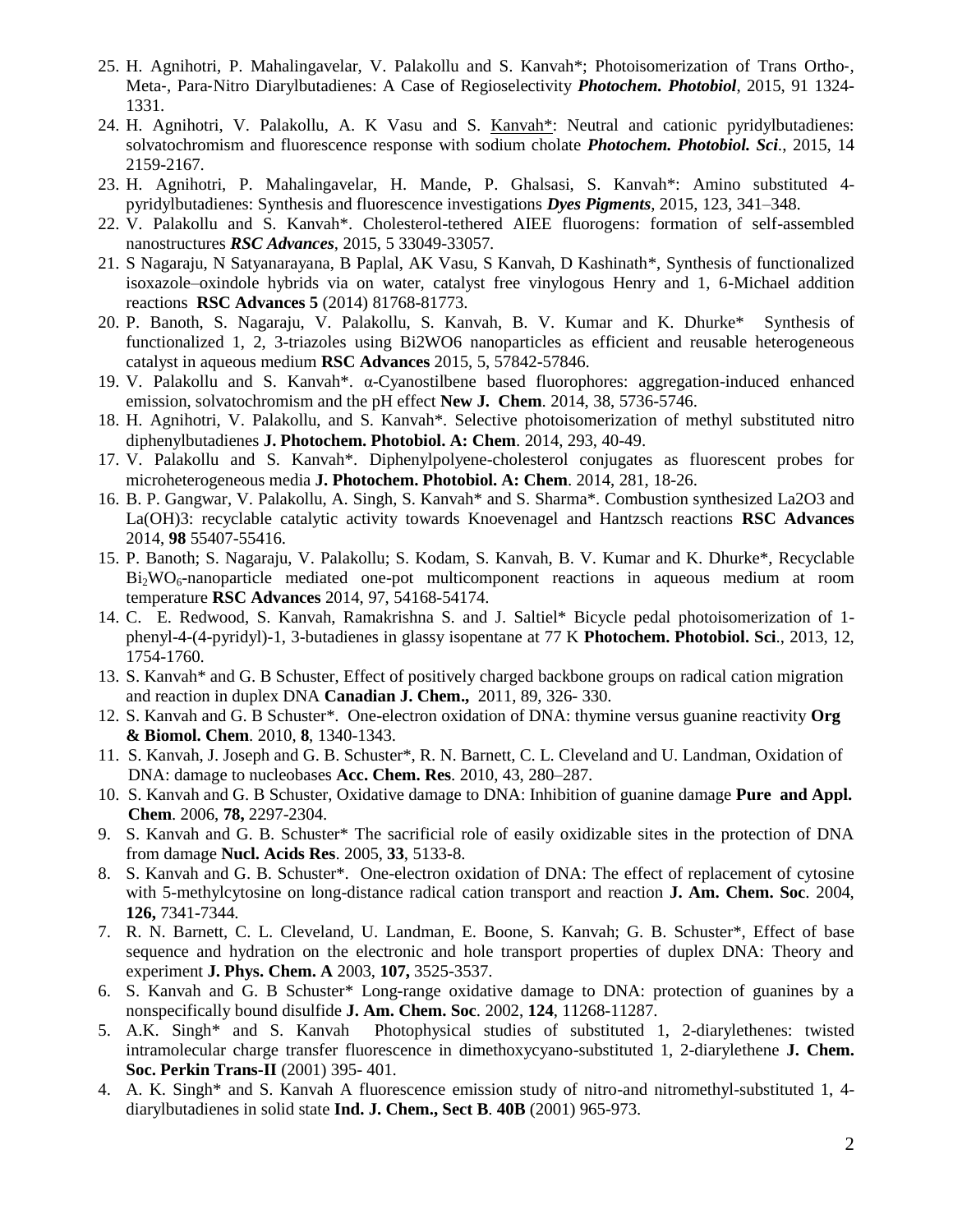- 3. A. K. Singh\*, D. Manjula, S. Kanvah. α,ω-Diphenylpolyenes Cabable of Exhibiting Twisted Intramolecular Charge Transfer Fluorescence: A Fluorescence and Fluorescence Probe Study of Nitroand Nitrocyano-Substituted 1,4-Diphenylbutadienes **J. Phys. Chem**. **104** (2000) 464-471.
- 2. A. K. Singh\* and S. Kanvah Effect of microheterogeneous media on the fluorescence and fluorescence probe properties of donor–acceptor diarylbutadienes **New J. Chem**. **24** (2000) 639-646.
- 1. A. K. Singh\*, D. Manjula, S. Kanvah. Twisted intramolecular charge transfer fluorescence in nitrosubstituted α, ω-diphenylpolyene compounds **New J. Chem**. **23** (1999) 1075-1079.

### **Reports in Technical Bulletin**

- 1. Veerabhadraiah Palakollu, Jagadish Katla and Sriram Kanvah\*, Donor-Acceptor substituted Styryl Derivatives: Application as Fluorescence Probes, Israps Bulletin, VOl 30/1-2; Jan 2018, Pages 58-65. (A publication of Indian Society for Radiation and Photochemical Sciences)
- 2. S. Kanvah and G. B. Schuster\* (2006), Oxidative damage in DNA: Inhibition of guanine damage. ISRAPS bulletin. 18 (1 and 2), 25-28.

#### **Conference Presentations/ Posters**

- 1. Tarushyam Mukherjee, Virupakshi Soppina and Sriram Kanvah\*, Design, Synthesis And Optical Characterization Of Single Fluorophore Targeting Different Sub-Cellular Regions, National Symposium on Radiation and Photochemistry (NSRP)-2019, Shantinikethan 7-9 Feb 2019. (Best Poster & Cash Award).
- 2. Beena Kumari and Sriram Kanvah, α-Cyanostilbenes with Triphenylamine Donor: Aggregation-Induced Emission, Tunable Emission and Organogels. 4th AIEE Conference, Adelaide Australia 21-26 Jan 2019. (Best Poster Award)
- 3. Bajaj, Megha; Kumari, Beena and Kanvah, Sriram, "Synthesis and optical properties of  $\pi$ -conjugated chromophores based on naphthalene scaffold", in the National Conference on Applied Materials Science, Central University of Gujarat, Gandhinagar, IN, Apr. 6-7, 2018.
- 4. Singh, Surya Pratap; Kumari, Beena and Kanvah, Sriram, "Branching effect On the absorption and emission properties of Triphenylamine based Cyanostilbene derivatives", in the National Conference on Applied Materials Science , Central University of Gujarat, Gandhinagar, IN, Apr. 6-7, 2018. (Best Poster Award)
- 5. Palash Jana, Mithun Radhakrishna, Saumyakanti Khatua, Sriram Kanvah\* A "turn off" red-emitting fluorophore for nanomolar detection of heparin (Poster Presentation PP11): Page-76, National Conference on "Convergence of Pharmaceutical Sciences & Biomedical Technology (CPSBT)- 2018 21st-23rd March 2018; NIPER Ahmedabad (Best Poster Award)
- 6. Beena Kumari, Sushree S P Pany, Pradeepkumar P. I and Sriram Kanvah, Biocompatible NIR Fluorophore as Preferential G4 DNA Stabilizer, IITGN-JAIST Materials Science Conference, 5-6 March 2018, Japan, (Poster Presentation)
- 7. Surya Pratap Singh , Kumari Beena Singh and Sriram Kanvah, Branching Effect on The Absorption and Emission Properties of Triphenylamine Based Cyanostilbene Derivatives, National Conference in Chemistry- 2018, IIT Gandhinagar.4<sup>th</sup> and 5<sup>th</sup> Jan 2018. (Best Poster Award)
- 8. Jagadish Katla and Sriram Kanvah, Styrylisoxazole based Fluorescent Probes for the Detection of Hydrogen Sulfide, National Conference in Chemistry- 2018, IIT Gandhinagar.4<sup>th</sup> and 5<sup>th</sup> Jan 2018.
- 9. Palash Jana,Nilotpal Barooah, Jyotirmayee Mohanty, and Sriram Kanvah: Supramolecular Interaction of Red-emitting coumarin dye with cucurbit[7]uril; PC-59, Poster Presentation, 14th DAE-BRNS Trombay Symposium on Radiation and Photochemistry (TSRP-2018) 3-7 Jan 2018.
- 10. Beena Kumari, Sushree S P Pany, Pradeepkumar P. I and Sriram Kanvah, Biocompatible Naphthyl Derivatives as Preferential Stabilizer of Quadruplex DNA, Faraday Discussions Meet, Jan 11-13. 2018 IISER Thiruvanthapuram, Kerala. (Oral Presentation and Best Poster Award)
- 11. Jagadish Katla, Akshay J M Nair and Sriram Kanvah, Trifluoromethyl Anthrylcyano Styrenes: Formation of Fibrillar Self-Assemblies, 8th East Asia Symposium, Sep 20-22, 2017, Thiruvanthapuram, Kerala, India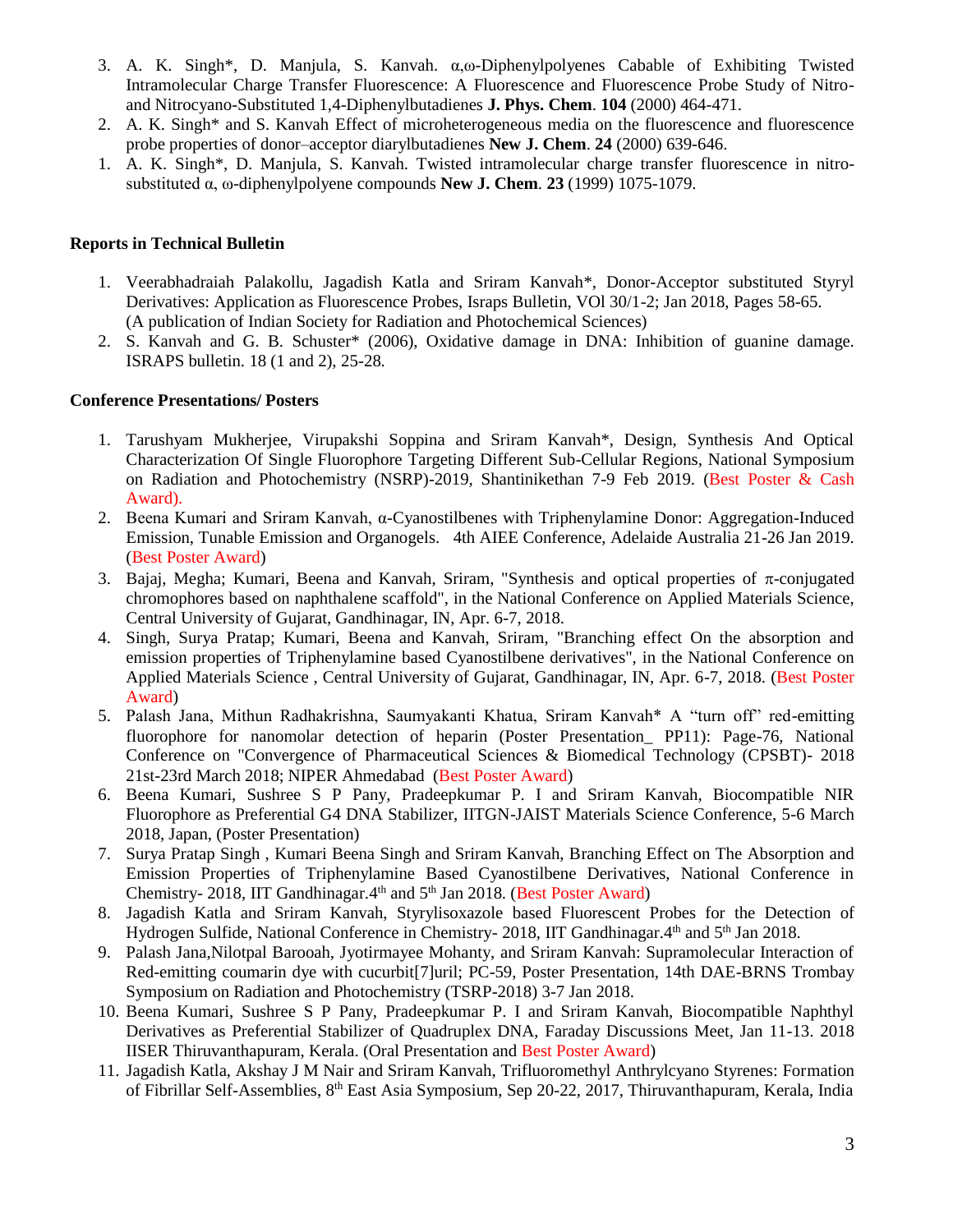- 12. Jagadish Katla, Akshay J M Nair and Sriram Kanvah "Trifluoromethyl substituted Cyanostyrenes: Fluorescent Organogel Fibrillar Self-Assemblies", 21st CRSI National Symposium in Chemistry (CRSI NSC 21), Indian Institute of Chemical Technology, Hyderabad, in, Jul. 14-16, 2017.
- 13. Kumari, Beena; Kotha, Srinu and Kanvah, Sriram, "Synthesis and photo-responsive behavior of triphenylamine containing styryl chromophores", in the 2nd National Conference on New Frontiers in Chemistry-from Fundamentals to Applications-II (NFCFA2017), BITS Pilani, Goa, IN, Jan. 28-29, 2017.
- 14. Mukherjee, Tarushyam; K. V., Anuji and Kanvah, Sriram, "Synthesis and Self assemblies of cholesterol conjugated stilbenes", in the 2nd National Conference on New Frontiers in Chemistry-from Fundamentals to Applications-II (NFCFA2017), BITS Pilani, Goa, IN, Jan. 28-29, 2017.
- 15. Srinu Kotha and Sriram Kanvah, Design, synthesis and Photo responsive behavior of Donor-Acceptor Styryl derivatives, National Conference in Chemistry, Dec 8<sup>th</sup> and 9<sup>th</sup> 2016. IIT Gandhinagar (Best Poster Award)
- 16. Beena Kumari, Sriram Kanvah and Vijay Thiruvenkatam In-Silico Design of StyrylCoumarins as Acetylcholine Esterase Inhibitors National Conference in Chemistry, Dec  $8<sup>th</sup>$  and  $9<sup>th</sup>$  2016. (IIT Gandhinagar)
- 17. V. Palakollu, A. K. Vasu and Sriram Kanvah\*; Aggregation-Induced Enhanced Emission of αcyanostilbene: A Tool for Probing Amphiphilic Compounds. RSC West India Section Meeting of Research Scholars-2016, 19th March, 2016, Gujarat Forensic Sciences University, Gandhinagar, Gujarat Poster Presentation (Best Poster picked for Oral presentation) & Oral presentation
- 18. A. K Vasu, Beena Kumari and Sriram Kanvah\*, Selective and sensitive sensor for anionic surfactants RSC West India Section Meeting of Research Scholars-2016, 19th March,2016, Gujarat Forensic Sciences University, Gandhinagar, Gujarat
- 19. J. Katla and Sriram Kanvah\*, Pyrene based Fluorescent Probes, RSC West India Section Meeting of Research Scholars-2016, 19th March,2016, Gujarat Forensic Sciences University, Gandhinagar-382007, Gujarat
- 20. Paramasivam, Mahalingavelar and Kanvah, Sriram, "Influence of  $\pi$ -spacers and acceptors in Far-red/NIR AIEE active coumarin based  $\alpha$ -cyanostilbenes: a combined experimental and DFT study", in the 13th DAE-BRNS Biennial (TSRP- 2016) & 6th Asia Pacific Symposium on Radiation Chemistry (APSRC-2016), Bhabha Atomic Research Centre, Mumbai, IN,
- 21. Katla, Jagdish Kumar and Kanvah, Sriram, "Pyrene based fluorescent probes", in the New Frontiers in Chemistry-From Fundamentals to Applications (NFCFA), Birla Institute of Technology and Science, Goa, IN, Dec. 18-19, 2015.
- 22. AK Vasu, V Palakollu, S Kanvah Aggregation-induced enhanced emission of α-cyanostilbene: a tool for probing amphiphilic compounds. Malaviya National Institute of Technology Jaipur, IN, Aug. 21-23, 2015. (Best Poster Award)
- 23. P. Mahlingavelar, A. K Vasu and S. Kanvah\* Water Soluble AIE luminogen: A Fluorescent Probe for protein binding, Mid Year CRSI, 2015, July 25-27.
- 24. A. K Vasu and S. Kanvah\* Effect of ionic liquids on fluorescence properties of push-pull substituted diphenylbutadienes (CRSI, 2015, Feb 1-4, 2015)
- 25. V. Palakollu, A. K. Vasu and S. Kanvah, Analyte dependent aggregation of  $\alpha$  cyanostilbene: utiliy as aqueous media probe", in 8th Asian Photochemistry Conference, Trivandrum, IN, Nov 10-13, 2014, Poster no. 119. (Best Poster Award)
- 26. V. Palakollu and S. Kanvah; Synthesis and Membrane Responsive Properties of Fluorescent Cholesterol Analogues; International Conference in Photochemistry 2013, Belgium; 21st July to 26th July; Klueven Belgium. Abstract No: 337
- 27. J. Katla and S. Kanvah\* Effect of Ionic Liquid Media on Fluorescence of Donor-Acceptor Substituted Diphenylpolyenes; [Oral], NSRAC-2013, Pondicherry Central University, March 22-23, 2013.
- 28. H. Agnihotri, V. Palakollu and S. Kanvah Methyl Effect on Photoisomerization of Nitrosubstituted Diphenylbutadienes Emerging Trends in Chemical Sciences" 14th-15th March, 2013; School of Chemical Sciences, Central University of Gujarat, Gandhinagar Spot Registration (Poster)
- 29. J. Katla and S. Kanvah\* Fluorescence Investigations of Diphenylbutadiene Derivatives in Ionic Liquid Media; FICS-2012, Dec 2012; IIT Guwahati.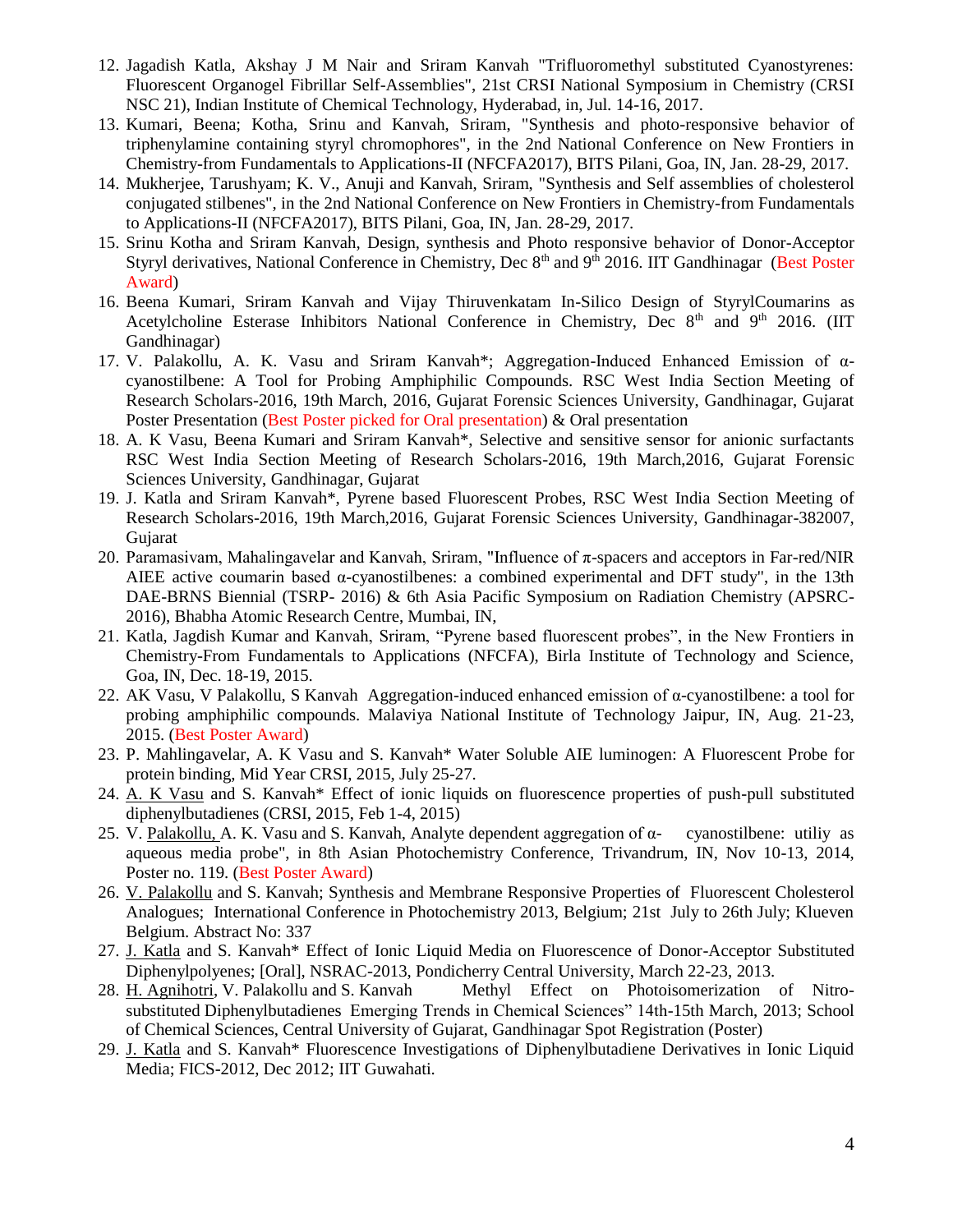- 30. Veerabhadraiah Palakollu and Sriram Kanvah Effect of Substitution on Fluorescence and Photoisomerization of Diphenylbutadiene Derivatives Frontiers in Chemical Sciences; IIT Guwahati Dec 2nd – Dec 3rd 2012; Asbtract No. 72 (Best Poster Award)
- 31. Veerabhadraiah Palakollu, Jagadish Katla, Sriram Kanvah\*; Excited state behavior of donor/acceptor substituted diphenylbutadienes: Effect of Nitro group. 14th CRSI, 2011, Trivandrum.

# **Invited Lectures**

- 1. Styryltriphenylamines: Emission tuning and White light emission, Feb 12<sup>th</sup>-14<sup>th</sup> 2019,, Indian Institute of Science Bangalore, MRSI AGM and Symposium
- 2. Styrylpyridinium dyes as fluorescence probes, Feb 6<sup>th</sup>-9<sup>th</sup> 2019, National Symposium on Radiation and Photochemistry (NSRP)-2019, ISERC Viswabharati, Shantiniketan, WestBengal.
- 3. Fluorescent chemical tools for biology: MSU University, Baroda, 29<sup>th</sup> October 2018
- 4. Design of Fluorescent Chemical Tools for Biological or Organic Electronic Applications: MRSI "Frontiers in Chemical Biology, June 26-28, 2018, NEIST, Jorhat, Assam
- 5. Stimuli-Responsive Push-Pull Diarylethylenes: Intramolecular Charge Transfer and Application as Fluorescent Probes, JAIST, 5-6 March 2018.
- 6. Donor-Acceptor  $\pi$ -Conjugated Molecular Systems: Utility as Fluorescence Probes, St. Xaviers College, Ahmedabad, National Seminar on Recent Advances and Future Trends in Chemical Sciences-2018, 17<sup>th</sup> February 2018.
- 7. Fluorescence of α-Cyanostilbenes: Synthesis and investigations of Self-assemblies, Karnatak University, Dharward,  $11<sup>th</sup>$  Oct 2017.
- 8. Drug Development: A harmony between chemistry and biology, Karnatak University, Dharwad 11<sup>th</sup> Oct 2017
- 9. Fluorescence of α-Cyanostilbenes: Aggregates and Self-Assemblies, 20-22 Sep 2017, East Asia Symposium on Functional Organic Materials, NIIST Thiruvanthapuram
- 10. Fluorescent π-conjugated substrates: a story of aggregates and self-assemblies; National Symposium on Radiation and Photochemistry-2017; 2-4 March 2017; Manipal University, Manipal, Karnataka, India
- 11. Fluorescence of α-Cyanostilbenes: Aggregates and Self-assemblies; Department of Chemistry, Indian Institute of Technology Hyderabad; 23rd Feb 2017
- 12. Fluorescence of α-Cyanostilbenes: Aggregates and Self-assemblies; Department of Chemistry, Birla Institute of Technology Pilani-Hyderabad Campus; 21st Feb 2017.
- 13. Application of Spectroscopic techniques in Organic Chemistry; SV NIT Surat: 23rd Dec 2016.
- 14. Fluorescent  $\pi$  -conjugated Substrates A story of aggregates and Self Assemblies; SVNIT Surat; 23<sup>rd</sup> Dec 2016
- 15. Our Tryst with AIEE: Sensing, Self-Assemblies and Nanostructures: The frontiers of chemical sciences and potential interfaces (fcspi-2015); 10-11 April, 2015; Central University of Gandhinagar, Gandhinagar, Gujarat
- 16. Fluorescent π-conjugated Substrates as Aqueous Media Probes (UGC Sponsored One day seminars);  $14<sup>th</sup>$ Feb 2015, Department of Biochemistry; Saurashtra University, Rajkot.
- 17. A simple molecule and a simple story: Golden Jubilee Celebrations (chemistry), IIT Bombay, 16-17 October 2014.
- 18. A talk on Nanotechnology and Genetic Engineering, 26<sup>th</sup> Nov 2012, DST Inspire Workshop, Saurashtra University, Rajkot.

# **Outreach**

- 1. Expert member to discuss teacher training activities: NCERT New Delhi, Dec 2018
- 2. Jury Member for Shodh: An event at Ganpat University, Mehsana on  $26<sup>th</sup>$  and  $27<sup>th</sup>$  October 2018
- 3. Performed Science Experiments for KV-Teachers in services training program in IIT Gandhinagar,  $5<sup>th</sup>$ June 2018.
- 4. National Evaluation Committee member for 25<sup>th</sup> National Children's Science Congress 2017, Ahmedabad Gujarat.
- 5. Nobel Prize 2017 Outreach Lecture at Science City, Ahmedabad Sunday, 10th December 2017